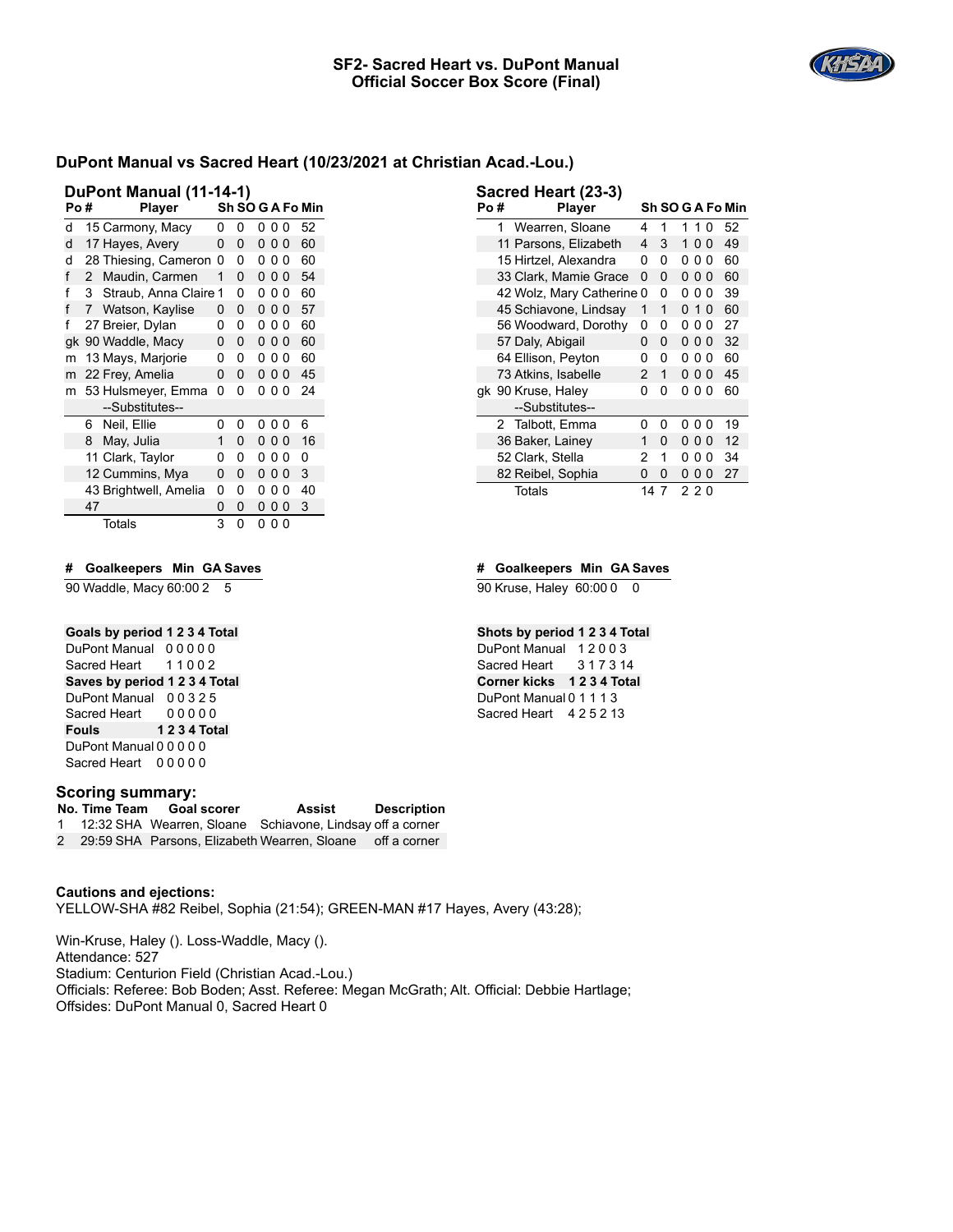

| Time  | Play                                                                    |
|-------|-------------------------------------------------------------------------|
| 00:00 | Waddle, Macy at goalie for DuPont Manual.                               |
| 00:00 | Kruse, Haley at goalie for Sacred Heart.                                |
| 05:23 | Penalty corner by SHA Ellison, Peyton [05:23].                          |
| 05:27 | Shot by SHA Wearren, Sloane BLOCKED.                                    |
| 06:50 | Shot by MAN Straub, Anna Claire BLOCKED.                                |
| 07:41 | SHA substitution: Clark, Stella for Daly, Abigail.                      |
| 08:01 | SHA substitution: Reibel, Sophia for Atkins, Isabelle.                  |
| 09:16 | Penalty corner by SHA Ellison, Peyton [09:16].                          |
| 09:43 | MAN substitution: Cummins, Mya for Carmony, Macy.                       |
| 11:14 | SHA substitution: Atkins, Isabelle for Wolz, Mary Catherine.            |
| 12:25 | Penalty corner by SHA Ellison, Peyton [12:25].                          |
| 12:32 | GOAL by SHA Wearren, Sloane (FIRST GOAL), Assist by Schiavone, Lindsay. |
|       | *off a corner                                                           |
| 12:32 | MAN substitution: May, Julia for Cummins, Mya.                          |
| 13:38 | MAN substitution: Maudin, Carmen for Clark, Taylor.                     |

- 
- 14:38 Penalty corner by SHA Ellison, Peyton [14:38].<br>14:54 Shot by SHA Clark, Stella WIDE. Shot by SHA Clark, Stella WIDE.
- 15:00 End of period [15:00].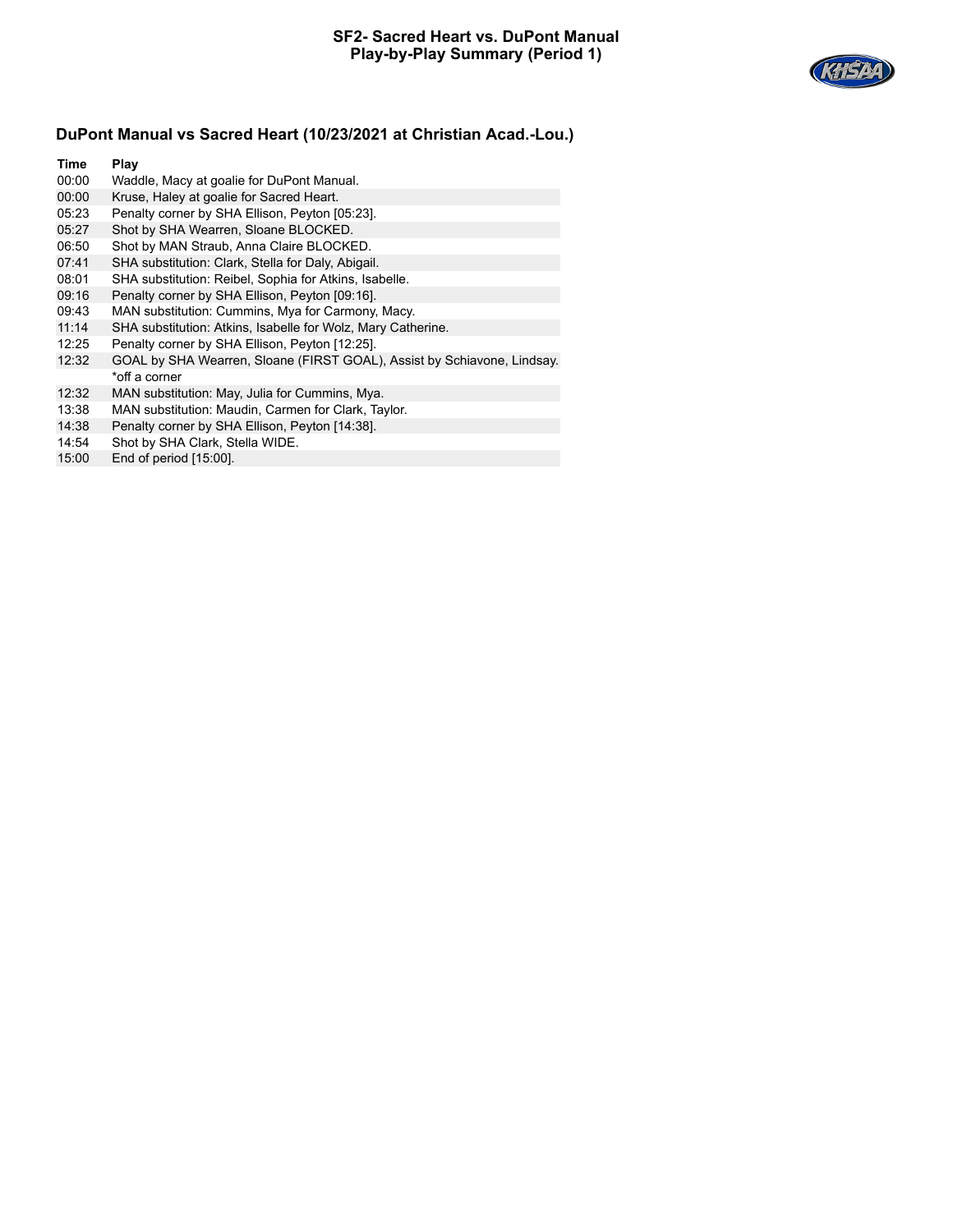

**Time Play**

15:00 Start of 2nd period [15:00].

| 15:00 | For SHA: #90 Kruse, Haley, #2 Talbott, Emma, #52 Clark, Stella, #82 Reibel, Sophia, #64 Ellison, Peyton, #36 Baker, Lainey, #45<br>Schiavone, Lindsay, #33 Clark, Mamie Grace, #15 Hirtzel, Alexandra, #1 Wearren, Sloane, #73 Atkins, Isabelle. |
|-------|--------------------------------------------------------------------------------------------------------------------------------------------------------------------------------------------------------------------------------------------------|
| 15:00 | For MAN: #90 Waddle, Macy, #2 Maudin, Carmen, #28 Thiesing, Cameron, #27 Breier, Dylan, #22 Frey, Amelia, #8 May, Julia, #43                                                                                                                     |

- Brightwell, Amelia, #13 Mays, Marjorie, #3 Straub, Anna Claire, #17 Hayes, Avery, #7 Watson, Kaylise.
- 17:15 MAN substitution: Carmony, Macy for Watson, Kaylise.
- 17:55 SHA substitution: Wolz, Mary Catherine for Atkins, Isabelle.
- 19:11 Shot by MAN May, Julia BLOCKED.
- 19:47 SHA substitution: Parsons, Elizabeth for Talbott, Emma.
- 20:21 MAN substitution: Watson, Kaylise for May, Julia.
- 21:09 SHA substitution: Woodward, Dorothy for Baker, Lainey.
- 21:54 Yellow card on SHA Reibel, Sophia.
- 23:43 MAN substitution: Neil, Ellie for Maudin, Carmen.
- 25:59 Penalty corner by SHA Ellison, Peyton [25:59].
- 26:07 MAN substitution: Hulsmeyer, Emma for 47.
- 27:28 Penalty corner by MAN Straub, Anna Claire [27:28].
- 27:39 Shot by MAN Maudin, Carmen BLOCKED.
- 28:20 SHA substitution: Wolz, Mary Catherine for Reibel, Sophia.
- 30:00 Penalty corner by SHA Ellison, Peyton [30:00].
- 29:59 GOAL by SHA Parsons, Elizabeth, Assist by Wearren, Sloane. \*off a corner
- 30:00 End of period [30:00].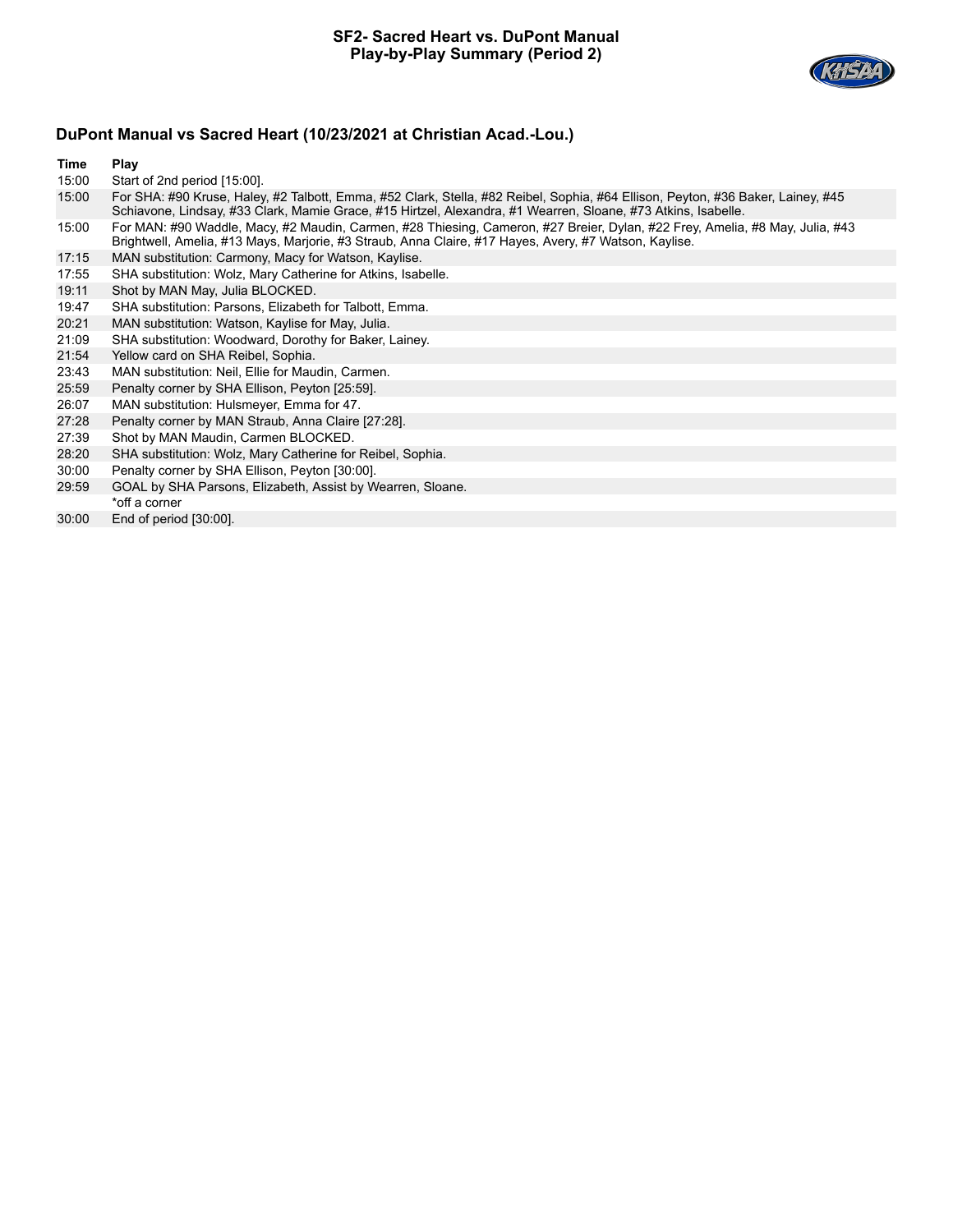

### **Time Play**

30:00 Start of 3rd period [30:00].

| 30:00 | For SHA: #90 Kruse, Haley, #57 Daly, Abigail, #15 Hirtzel, Alexandra, #64 Ellison, Peyton, #33 Clark, Mamie Grace, #1 Wearren, Sloane, |
|-------|----------------------------------------------------------------------------------------------------------------------------------------|
|       | #42 Wolz, Mary Catherine, #11 Parsons, Elizabeth, #73 Atkins, Isabelle, #11 Parsons, Elizabeth, #45 Schiavone, Lindsay.                |
| 30:00 | For MAN: #90 Waddle, Macy, #3 Straub, Anna Claire, #7 Watson, Kaylise, #2 Maudin, Carmen, #27 Breier, Dylan, #17 Hayes, Avery, #13     |
|       | Mays, Marjorie, #43 Brightwell, Amelia, #28 Thiesing, Cameron, #22 Frey, Amelia, #15 Carmony, Macy.                                    |

- 
- 31:05 Penalty corner by SHA Ellison, Peyton [31:05].
- 31:10 Shot by SHA Wearren, Sloane BLOCKED.
- 31:13 Shot by SHA Atkins, Isabelle BLOCKED. 31:23 Penalty corner by SHA Ellison, Peyton [31:23].
- 31:45 Shot by SHA Parsons, Elizabeth WIDE.
- 
- 33:38 Penalty corner by MAN Straub, Anna Claire [33:38].
- 36:10 SHA substitution: Talbott, Emma for Woodward, Dorothy.
- 37:55 SHA substitution: Reibel, Sophia for Wolz, Mary Catherine.
- 39:43 Penalty corner by SHA Ellison, Peyton [39:43].
- 39:47 Shot by SHA Wearren, Sloane BLOCKED.
- 41:47 Shot by SHA Parsons, Elizabeth, SAVE Waddle, Macy.
- 42:23 MAN substitution: 47 for Hulsmeyer, Emma.
- 42:38 Penalty corner by SHA Ellison, Peyton [42:38].
- 42:49 Shot by SHA Atkins, Isabelle, SAVE Waddle, Macy.<br>43:28 Green card on MAN Hayes, Avery.
- Green card on MAN Hayes, Avery.
- 43:36 Penalty corner by SHA Ellison, Peyton [43:36].
- 43:37 Shot by SHA Schiavone, Lindsay, SAVE Waddle, Macy.
- 45:00 End of period [45:00].